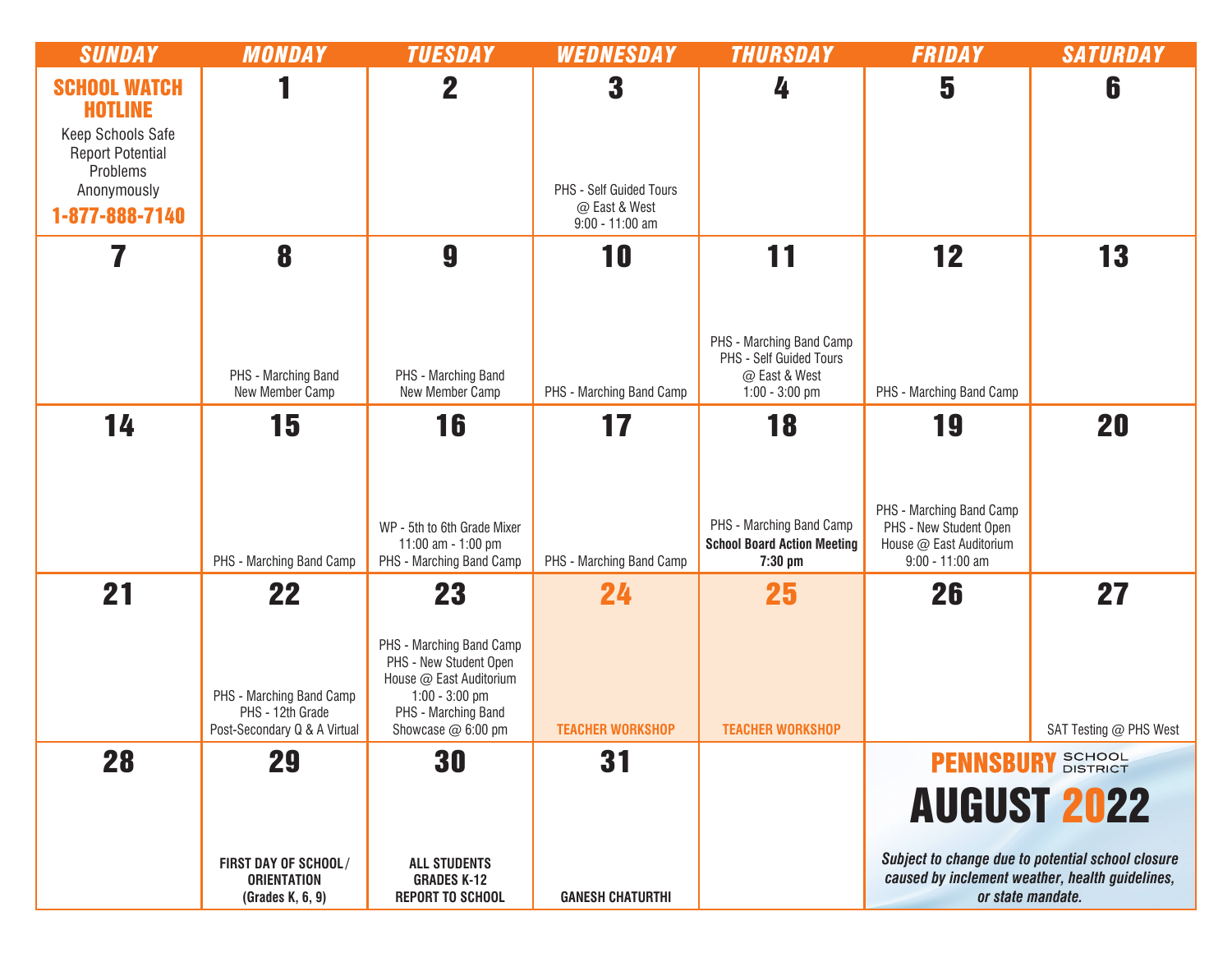| <b>SUNDAY</b>                                                                                                             | <b>MONDAY</b>                                    | <b>TUESDAY</b>                                                                       | WEDNESDAY                                                                  | <b>THURSDAY</b>                                       | <b>FRIDAY</b>                      | <b>SATURDAY</b>                                          |
|---------------------------------------------------------------------------------------------------------------------------|--------------------------------------------------|--------------------------------------------------------------------------------------|----------------------------------------------------------------------------|-------------------------------------------------------|------------------------------------|----------------------------------------------------------|
| <b>PENNSBURY</b>                                                                                                          | <b>SCHOOL</b><br><b>DISTRICT</b>                 | <b>CALENDAR KEY</b><br>AFAFTON                                                       | <b>WD WALT DISNEY</b>                                                      |                                                       | $\overline{2}$                     | 3                                                        |
| <b>SEPTEMBER 2022</b>                                                                                                     |                                                  | EWEDGEWOOD<br>ELEANOR ROOSEVELT<br>ER<br>FALLSINGTON<br>FA<br><b>MK</b> MAKEFIELD    | <b>CB</b> CHARLES BOEHM<br>PW PENNWOOD<br>WP WILLIAM PENN<br>PHS PENNSBURY |                                                       |                                    |                                                          |
| Subject to change due to potential school closure<br>caused by inclement weather, health guidelines,<br>or state mandate. |                                                  | <b>MN MANOR</b><br>.OXFORD VALLEY<br>OV.<br>PV  PENN VALLEY<br><b>QH QUARRY HILL</b> | HIGH SCHOOL<br><b>NHS NAT'L HONOR SOCIETY</b><br>MS MIDDLE SCHOOL          | PW - 6th Grade/New Family<br>Picnic 6:30 - 8:00 pm    |                                    |                                                          |
| 4                                                                                                                         | 5                                                | 6                                                                                    | 7                                                                          | 8                                                     | 9                                  | 10                                                       |
|                                                                                                                           |                                                  |                                                                                      |                                                                            |                                                       |                                    |                                                          |
|                                                                                                                           |                                                  |                                                                                      |                                                                            | PW - PTO Mtg. 9:30 am                                 |                                    |                                                          |
|                                                                                                                           | <b>LABOR DAY</b><br><b>SCHOOLS &amp; OFFICES</b> | Back to School Night:                                                                | Back to School Nights:<br>EW (Gr. 4-5), MK (Gr. K-2),                      | Back to School Nights:<br>MK (Gr. 3-5), MN (Gr. 1-5), |                                    |                                                          |
|                                                                                                                           | <b>CLOSED</b>                                    | EW (Gr. 1-3)                                                                         | FA (K-5), QH (Gr. 1-2)                                                     | PW (Gr. 6)                                            |                                    | ACT Testing @ PHS West                                   |
| 11                                                                                                                        | 12                                               | 13                                                                                   | 14                                                                         | 15                                                    | 16                                 | 17                                                       |
|                                                                                                                           |                                                  |                                                                                      |                                                                            |                                                       |                                    |                                                          |
| 9/11 REMEMBRANCE DAY                                                                                                      |                                                  | PHS - PTO Mtg. @ West<br>Rm. G106 9:00 am                                            |                                                                            |                                                       |                                    |                                                          |
| <b>ENKUTATASH</b>                                                                                                         |                                                  | Back to School Nights:                                                               | Back to School Nights:                                                     |                                                       | CB - PTO Mtg. 9:30 am              |                                                          |
| <b>NATIONAL ARTS IN</b><br><b>EDUCATION WEEK</b>                                                                          |                                                  | OV (Gr. K-5), PV (Gr. K-5),<br>CB (Gr. 6)                                            | AF (Gr. 1-2), QH (Gr. 3-5),<br>WD (Gr. 1-5)                                | <b>School Board Action Meeting</b><br>$7:30$ pm       | <b>MEXICAN INDEPENDENCE</b><br>DAY | <b>CONSTITUTION WEEK &amp;</b><br><b>CITIZENSHIP DAY</b> |
| 18                                                                                                                        | 19                                               | 20                                                                                   | 21                                                                         | 22                                                    | 23                                 | 24                                                       |
|                                                                                                                           |                                                  |                                                                                      |                                                                            |                                                       |                                    |                                                          |
|                                                                                                                           |                                                  |                                                                                      |                                                                            |                                                       |                                    |                                                          |
|                                                                                                                           |                                                  |                                                                                      | Back to School Nights:                                                     | Back to School Night:                                 |                                    |                                                          |
|                                                                                                                           |                                                  | Back to School Nights:<br>AF (Gr. 3-5), ER (Gr. K-5)                                 | CB (Gr. 7-8), PW (Gr. 7-8),<br>WP(Gr. 6)                                   | PHS (Gr. 9-12)<br><b>FIRST DAY OF AUTUMN</b>          |                                    |                                                          |
| 25                                                                                                                        | 26                                               | 27                                                                                   | 28                                                                         | 29                                                    | 30                                 |                                                          |
|                                                                                                                           |                                                  |                                                                                      |                                                                            |                                                       |                                    |                                                          |
|                                                                                                                           | <b>NAVARATRI/DUSSEHRA</b>                        |                                                                                      |                                                                            |                                                       |                                    |                                                          |
|                                                                                                                           | (BEGINS)                                         |                                                                                      |                                                                            | WP - Picture Day                                      |                                    |                                                          |
| <b>ROSH HASHANAH</b>                                                                                                      | <b>ROSH HASHANAH</b><br><b>SCHOOLS CLOSED</b>    | <b>ROSH HASHANAH</b><br><b>SCHOOLS CLOSED</b>                                        |                                                                            | Back to School Night:<br>WP (Gr. 7-8)                 |                                    |                                                          |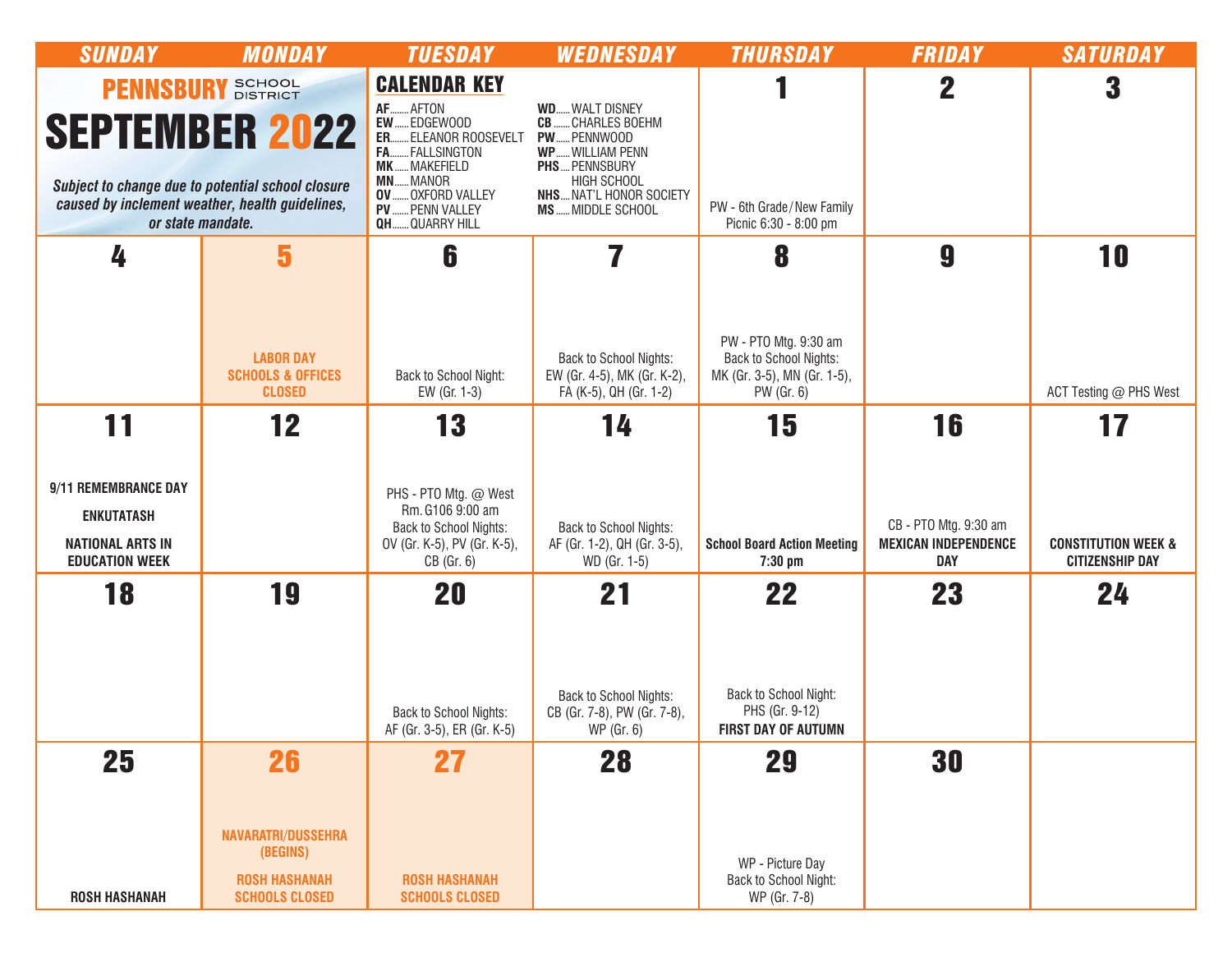| <b>SUNDAY</b>                                                                                                                                                        | <b>MONDAY</b>                                                                                                             | <b>TUESDAY</b>                                                                                                                                                                                                  | <b>WEDNESDAY</b>                                                                                                                                                                       | <b>THURSDAY</b>                                                                                                                    | <b>FRIDAY</b>                                                                         | <b>SATURDAY</b>                                 |
|----------------------------------------------------------------------------------------------------------------------------------------------------------------------|---------------------------------------------------------------------------------------------------------------------------|-----------------------------------------------------------------------------------------------------------------------------------------------------------------------------------------------------------------|----------------------------------------------------------------------------------------------------------------------------------------------------------------------------------------|------------------------------------------------------------------------------------------------------------------------------------|---------------------------------------------------------------------------------------|-------------------------------------------------|
| <b>PENNSBURY</b><br><b>OCTOBER 2022</b><br>Subject to change due to potential school closure<br>caused by inclement weather, health guidelines,<br>or state mandate. | SCHOOL<br><b>DISTRICT</b>                                                                                                 | <b>CALENDAR KEY</b><br>AFAFTON<br>EDGEWOOD<br>EW<br>ELEANOR ROOSEVELT<br>ER.<br>FA FALLSINGTON<br><b>MK MAKEFIELD</b><br><b>MN MANOR</b><br>OXFORD VALLEY<br>OV.<br>PV.<br>PENN VALLEY<br><b>QH QUARRY HILL</b> | <b>WD WALT DISNEY</b><br><b>CB</b> CHARLES BOEHM<br>PW PENNWOOD<br><b>WP WILLIAM PENN</b><br>PHS PENNSBURY<br><b>HIGH SCHOOL</b><br><b>NHS NAT'L HONOR SOCIETY</b><br>MS MIDDLE SCHOOL | <b>SCHOOL WATCH</b><br><b>HOTLINE</b><br>Keep Schools Safe<br><b>Report Potential</b><br>Problems<br>Anonymously<br>1-877-888-7140 |                                                                                       | SAT Testing @ PHS West                          |
| $\mathbf 2$                                                                                                                                                          | 3                                                                                                                         | 4                                                                                                                                                                                                               | 5                                                                                                                                                                                      | 6                                                                                                                                  | 7                                                                                     | 8                                               |
|                                                                                                                                                                      |                                                                                                                           | <b>Parent Education Night</b><br>@ PW 6:00 pm<br><b>YOM KIPPUR</b>                                                                                                                                              | <b>DASHAIN</b><br><b>NAVARATRI/DUSSEHRA</b><br>(ENDS)<br><b>YOM KIPPUR</b><br><b>SCHOOLS CLOSED</b>                                                                                    | PHS - 12th Grade Financial<br>Aid Presentation @ East<br>Auditorium 7:00 pm                                                        | PHS - Homecoming<br><b>MAWLID AL-NABI</b><br>(BIRTHDAY OF MOHAMMAD)                   | <b>MAWLID AL-NABI</b><br>(BIRTHDAY OF MOHAMMAD) |
| 9                                                                                                                                                                    | 10                                                                                                                        | 11                                                                                                                                                                                                              | 12                                                                                                                                                                                     | 13                                                                                                                                 | 14                                                                                    | 15                                              |
| <b>SUKKOT (FEAST OF</b><br><b>TABERNACLES) - BEGINS</b><br><b>FIRE PREVENTION WEEK</b>                                                                               | CB - Picture Day<br><b>COLUMBUS DAY</b><br><b>INDIGENIOUS PEOPLES' DAY</b><br><b>NATIONAL SCHOOL</b><br><b>LUNCH WEEK</b> | PHS - PTO Mtg. @ West<br>Rm. G106 9:00 am<br>NATIONAL COMING OUT DAY                                                                                                                                            | PHS - Curriculum Night<br>7th & 8th Grade Families<br>@ West 6:30 - 8:30 pm<br>DÍA DE LA RAZA                                                                                          | PW - PTO Mtg. 9:30 am                                                                                                              | WP - 6th Grade Family<br>Fun Night                                                    |                                                 |
| 16                                                                                                                                                                   | 17                                                                                                                        | 18                                                                                                                                                                                                              | 19                                                                                                                                                                                     | 20                                                                                                                                 | 21                                                                                    | $22 \,$                                         |
| <b>SUKKOT (FEAST OF</b><br><b>TABERNACLES) - ENDS</b><br><b>SHEMINI ATZERET (BEGINS)</b>                                                                             | SIMCHAT TORAH (BEGINS)<br><b>NATIONAL SCHOOL BUS</b><br><b>SAFETY WEEK</b>                                                | <b>SHEMINI ATZERET (ENDS)</b><br><b>SIMCHAT TORAH (ENDS)</b>                                                                                                                                                    |                                                                                                                                                                                        | PW - Picture Day<br><b>School Board Action Meeting</b><br>7:30 pm                                                                  | CB - PTO Mtg. 9:30 am<br>PHS - NHS Fall Induction<br>@ East Library 1:00 pm           | ACT Testing @ PHS West                          |
| 23                                                                                                                                                                   | 24                                                                                                                        | 25                                                                                                                                                                                                              | 26                                                                                                                                                                                     | 27                                                                                                                                 | 28                                                                                    | 29                                              |
|                                                                                                                                                                      | <b>DIWALI</b><br><b>SCHOOLS CLOSED</b>                                                                                    |                                                                                                                                                                                                                 |                                                                                                                                                                                        |                                                                                                                                    |                                                                                       |                                                 |
| 30                                                                                                                                                                   | 31<br><b>HALLOWEEN</b><br><b>SAMHAIN (BEGINS)</b>                                                                         |                                                                                                                                                                                                                 | Middle School Choral Festival<br>@ PHS West/Keller Hall                                                                                                                                | PHS - Theater Night Live<br>@ West 7:30 pm                                                                                         | WP - 7th Grade Fall<br>Festival 3:00 - 5:00 pm<br>CB - Fall Dance<br>PW - Fall Social |                                                 |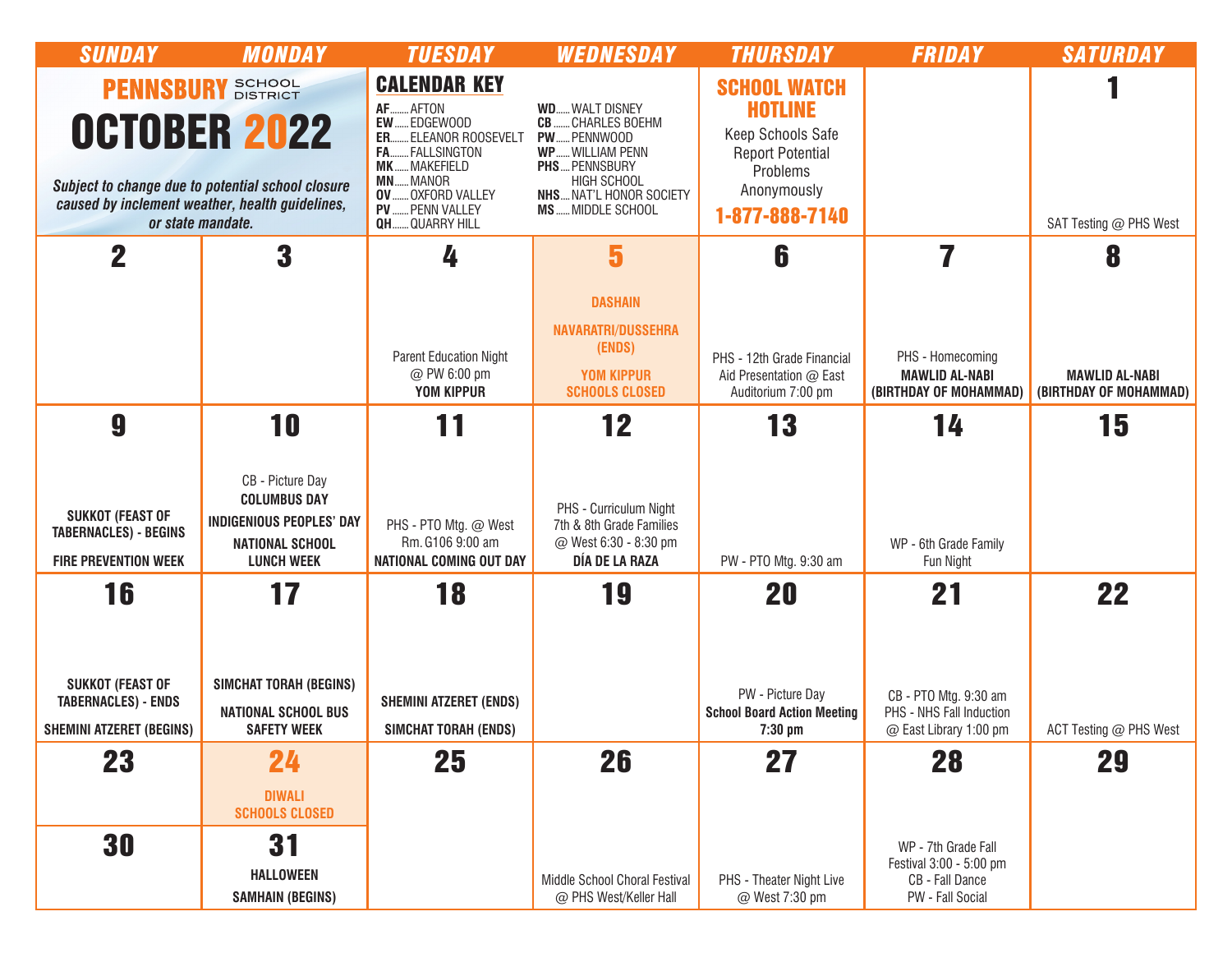| <b>SUNDAY</b>                                                                                                             | <b>MONDAY</b>                                                                                       | <b>TUESDAY</b>                                                                                                                 | <b>WEDNESDAY</b>                                                                                                                                                      | <b>THURSDAY</b>                                                                                                                                     | <b>FRIDAY</b>                                                                                                                                                                                                        | <b>SATURDAY</b>                                                                                                                                                                        |
|---------------------------------------------------------------------------------------------------------------------------|-----------------------------------------------------------------------------------------------------|--------------------------------------------------------------------------------------------------------------------------------|-----------------------------------------------------------------------------------------------------------------------------------------------------------------------|-----------------------------------------------------------------------------------------------------------------------------------------------------|----------------------------------------------------------------------------------------------------------------------------------------------------------------------------------------------------------------------|----------------------------------------------------------------------------------------------------------------------------------------------------------------------------------------|
| <b>PENNSBURY</b>                                                                                                          | SCHOOL<br>DISTRICT                                                                                  |                                                                                                                                | 2                                                                                                                                                                     | 3                                                                                                                                                   | 4                                                                                                                                                                                                                    | 5                                                                                                                                                                                      |
|                                                                                                                           | <b>NOVEMBER 2022</b>                                                                                |                                                                                                                                |                                                                                                                                                                       |                                                                                                                                                     |                                                                                                                                                                                                                      |                                                                                                                                                                                        |
| Subject to change due to potential school closure<br>caused by inclement weather, health guidelines,<br>or state mandate. |                                                                                                     | <b>SAMHAIN (ENDS)</b><br><b>ALL SAINT'S DAY</b><br><b>DIA DE LOS MUERTOS</b>                                                   | ALL SOUL'S DAY<br><b>DIA DE LOS MUERTOS</b>                                                                                                                           |                                                                                                                                                     | <b>END OF FIRST</b><br><b>MARKING PERIOD</b>                                                                                                                                                                         | CB - Craft Fair<br>SAT Testing @ PHS West                                                                                                                                              |
| 6                                                                                                                         |                                                                                                     | 8                                                                                                                              | 9                                                                                                                                                                     | 10                                                                                                                                                  | 11                                                                                                                                                                                                                   | 12                                                                                                                                                                                     |
| <b>STANDARD TIME</b><br>(Back One Hour)                                                                                   | <b>GRADING DAY</b><br>(NO STUDENTS)<br>(Tentative)                                                  | <b>GURU NANAK'S BIRTHDAY</b><br><b>TEACHER WORKSHOP</b><br><b>GENERAL ELECTION DAY</b><br><b>SCHOOLS CLOSED</b>                |                                                                                                                                                                       | PW - PTO Mtg. 9:30 am<br>PHS - NHS Volleyball<br>Tournament @ East 6:00 pm                                                                          | <b>CB</b> - Picture Retakes<br>PHS - Fall Drama<br>@ West 7:30 pm<br><b>VETERANS DAY</b>                                                                                                                             | PHS - Fall Drama<br>@ West 7:30 pm                                                                                                                                                     |
| 13                                                                                                                        | 14                                                                                                  | 15                                                                                                                             | 16                                                                                                                                                                    | 17                                                                                                                                                  | 18                                                                                                                                                                                                                   | 19                                                                                                                                                                                     |
|                                                                                                                           | PHS - Pennsbury Marching<br>Band Indoor Concert 7:00 pm<br><b>AMERICAN EDUCATION</b><br><b>WEEK</b> | WP - Picture Retakes                                                                                                           | PHS - PTO Mtg. @ West<br>6:30 pm (Virtual)<br>Choral Concert (TC & CC)<br>@ PHS West/Keller Hall<br>$7:30$ pm<br><b>EDUCATION SUPPORT</b><br><b>PROFESSIONALS DAY</b> | CB - PTO Mtg. (Virtual)<br>$6:30$ pm<br>PHS - Pennsbury Community<br>Band Concert @ East 7:30 pm<br><b>School Board Action Meeting</b><br>$7:30$ pm | Vocal Thunder Choral Festival<br>@ PHS West<br>PHS - Sophomore Dance                                                                                                                                                 |                                                                                                                                                                                        |
| 20                                                                                                                        | 21                                                                                                  | 22                                                                                                                             | 23                                                                                                                                                                    | 24                                                                                                                                                  | 25                                                                                                                                                                                                                   | 26                                                                                                                                                                                     |
|                                                                                                                           | <b>PARENT/TEACHER</b><br><b>CONFERENCES 1/2 DAY</b><br><b>STUDENTS K-6</b>                          | PHS - Powder Puff Game<br>@ Falcon Field 6:00 pm<br><b>PARENT/TEACHER</b><br><b>CONFERENCES 1/2 DAY</b><br><b>STUDENTS K-6</b> | <b>NO SCHOOL STUDENTS</b><br><b>AM CONFERENCES K-6</b><br><b>AM PROFESSIONAL</b><br><b>DEVELOPMENT 7-12</b>                                                           | <b>Pennsbury Marching Band</b><br>@ WPVI Thanksgiving Day<br>Parade<br><b>THANKSGIVING DAY</b><br><b>SCHOOLS &amp; OFFICES</b><br><b>CLOSED</b>     | <b>NATIVE AMERICAN</b><br><b>HERITAGE DAY</b><br><b>THANKSGIVING RECESS</b><br><b>SCHOOLS &amp; OFFICES</b><br><b>CLOSED</b>                                                                                         |                                                                                                                                                                                        |
| 27                                                                                                                        | 28<br>PHS - NHS Blood Drive<br>@ West                                                               | 29<br>PW - Picture Retakes                                                                                                     | 30                                                                                                                                                                    | <b>SCHOOL WATCH</b><br><b>HOTLINE</b><br>Keep Schools Safe<br><b>Report Potential</b><br>Problems<br>Anonymously<br>1-877-888-7140                  | <b>CALENDAR KEY</b><br>AFAFTON<br>EW EDGEWOOD<br>ELEANOR ROOSEVELT<br>ER<br>FA FALLSINGTON<br><b>MK MAKEFIELD</b><br>MANOR<br>MN<br>OXFORD VALLEY<br>$0V_{\cdot}$<br>PENN VALLEY<br>$PV_{}$<br><b>QH QUARRY HILL</b> | <b>WD WALT DISNEY</b><br><b>CB</b> CHARLES BOEHM<br>PW PENNWOOD<br>WP WILLIAM PENN<br><b>PHS</b> PENNSBURY<br>HIGH SCHOOL<br><b>NHS NAT'L HONOR SOCIETY</b><br><b>MS MIDDLE SCHOOL</b> |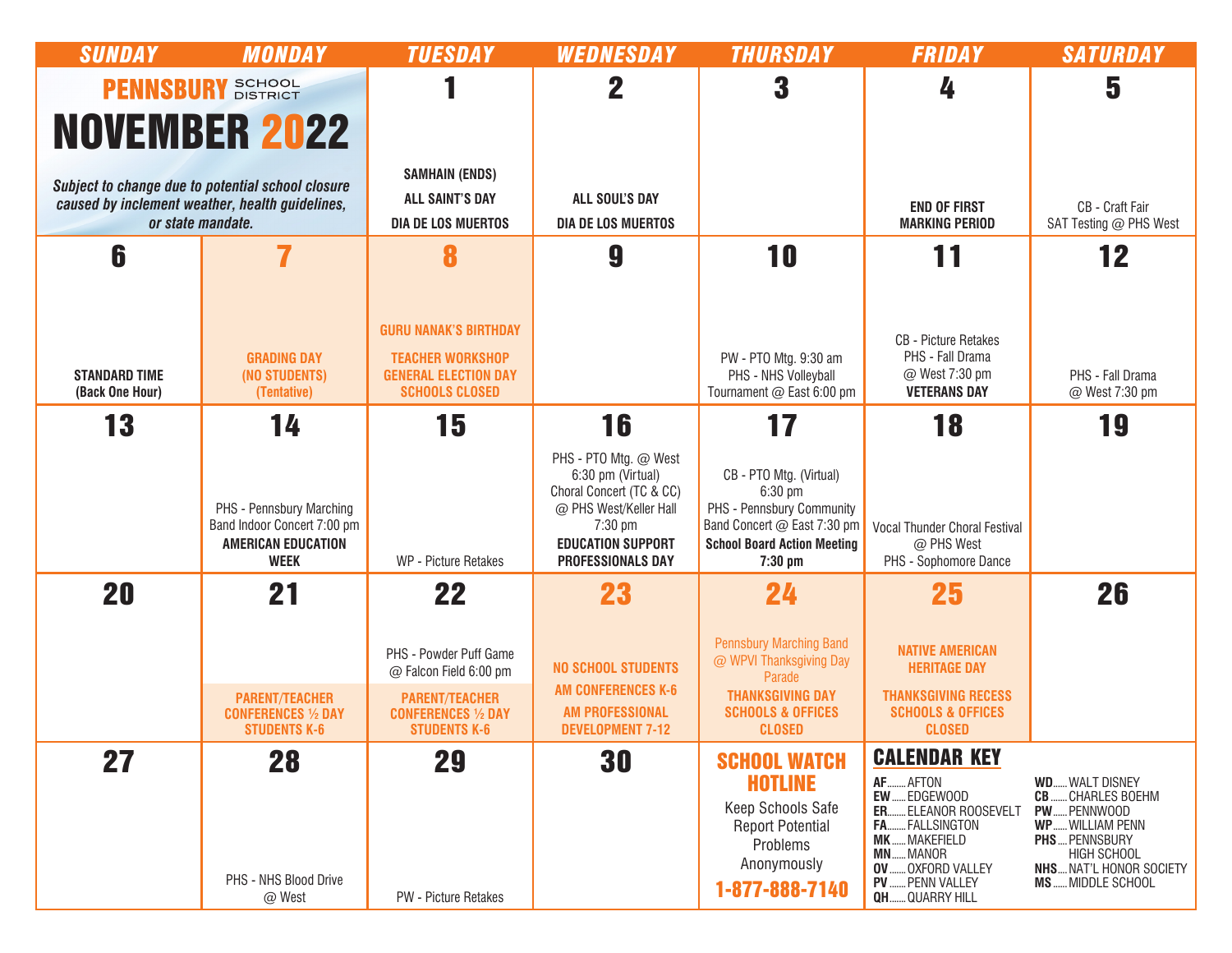| <b>SUNDAY</b>                                                        | <b>MONDAY</b>                                                                             | <b>TUESDAY</b>                                                                                                                                                                           | <b>WEDNESDAY</b>                                                                                                                                                         | <b>THURSDAY</b>                                                                                                                                        | FRIDAY                                                                                            | <b>SATURDAY</b>                                                                                                                                             |
|----------------------------------------------------------------------|-------------------------------------------------------------------------------------------|------------------------------------------------------------------------------------------------------------------------------------------------------------------------------------------|--------------------------------------------------------------------------------------------------------------------------------------------------------------------------|--------------------------------------------------------------------------------------------------------------------------------------------------------|---------------------------------------------------------------------------------------------------|-------------------------------------------------------------------------------------------------------------------------------------------------------------|
| <b>PENNSBURY</b>                                                     | <b>SCHOOL</b><br><b>DISTRICT</b>                                                          | <b>CALENDAR KEY</b>                                                                                                                                                                      |                                                                                                                                                                          |                                                                                                                                                        | $\mathbf 2$                                                                                       | 3                                                                                                                                                           |
| caused by inclement weather, health guidelines,<br>or state mandate. | <b>DECEMBER 2022</b><br>Subject to change due to potential school closure                 | AF AFTON<br>EW EDGEWOOD<br>ER.<br>.ELEANOR ROOSEVELT<br>FA.<br>FALLSINGTON<br><b>MK</b> MAKEFIELD<br><b>MN MANOR</b><br>OXFORD VALLEY<br>OV.<br>PV  PENN VALLEY<br><b>QH QUARRY HILL</b> | <b>WD WALT DISNEY</b><br><b>CB</b> CHARLES BOEHM<br>PW PENNWOOD<br>WP WILLIAM PENN<br>PHS PENNSBURY<br>HIGH SCHOOL<br><b>NHS NAT'L HONOR SOCIETY</b><br>MS MIDDLE SCHOOL | 8th Grade Course Selection<br>Presentation<br>@ East 6:30/Live Stream<br><b>School Board Action Meeting</b><br>7:30 pm                                 |                                                                                                   | SAT Testing @ PHS West<br>Harlem Wizards Pennsbury<br><b>Education Foundation</b><br>Fundraiser @ CB<br>Pennsbury Marching Band<br>Yardley Christmas Parade |
| 4                                                                    | 5                                                                                         | 6                                                                                                                                                                                        | 7                                                                                                                                                                        | 8                                                                                                                                                      | 9                                                                                                 | 10                                                                                                                                                          |
|                                                                      |                                                                                           | William Penn MS Choral<br>Concert @ PHS West/<br>Keller Hall 7:30 pm                                                                                                                     | <b>PEARL HARBOR DAY</b>                                                                                                                                                  | PW - PTO Mtg. 9:30 am<br>PW - Winter Bands Concert<br>$7:00$ pm<br><b>IMMACULATE CONCEPTION</b><br><b>BODHI DAY</b>                                    | CB - PTO Mtg. 9:30 am<br>Pennsbury Community Chorus<br>Concert @ PHS West/<br>Keller Hall 7:30 pm | ACT Testing @ PHS West<br>PMEA District 11 Band &<br><b>Orchestra Auditions</b><br>@ Upper Dublin HS                                                        |
| 11                                                                   | 12                                                                                        | 13                                                                                                                                                                                       | 14                                                                                                                                                                       | 15                                                                                                                                                     | 16                                                                                                | 17                                                                                                                                                          |
|                                                                      | WP - Band Concert 7:00 pm                                                                 | CB - 7th & 8th Grade Winter<br>Concert<br>WP - Orchestra Concert<br>$7:00$ pm                                                                                                            | <b>Choral Concert</b><br>@ PHS West/Keller Hall<br>7:30 pm                                                                                                               | PW - Winter Choral and<br>Orchestra Concert 7:00 pm<br>PHS - Community Band<br>Concert @ East 7:30 pm<br><b>School Board Action Meeting</b><br>7:30 pm | PHS - Winter Drama @ West                                                                         |                                                                                                                                                             |
| 18                                                                   | 19                                                                                        | 20                                                                                                                                                                                       | 21                                                                                                                                                                       | 22                                                                                                                                                     | 23                                                                                                | 24                                                                                                                                                          |
| <b>HANUKKAH (CHANUKAH)</b><br>(BEGINS)                               | PHS - Winter Orchestra<br>Concert @ East 7:00 pm                                          | PHS - Winter Band Concert<br>@ East 7:00 pm                                                                                                                                              | Falcon Idol @ PHS West/<br>Keller Hall 7:00 pm<br><b>FIRST DAY OF WINTER</b>                                                                                             |                                                                                                                                                        | <b>CHRISTMAS/WINTER</b><br><b>RECESS</b><br><b>SCHOOLS &amp; OFFICES</b><br><b>CLOSED</b>         |                                                                                                                                                             |
| 25                                                                   | 26                                                                                        | 27                                                                                                                                                                                       | 28                                                                                                                                                                       | 29                                                                                                                                                     | 30                                                                                                | 31                                                                                                                                                          |
|                                                                      | <b>KWANZAA (BEGINS)</b>                                                                   |                                                                                                                                                                                          |                                                                                                                                                                          |                                                                                                                                                        |                                                                                                   |                                                                                                                                                             |
|                                                                      | <b>HANUKKAH (ENDS)</b>                                                                    |                                                                                                                                                                                          |                                                                                                                                                                          |                                                                                                                                                        |                                                                                                   |                                                                                                                                                             |
| <b>CHRISTMAS DAY</b>                                                 | <b>CHRISTMAS/WINTER</b><br><b>RECESS</b><br><b>SCHOOLS &amp; OFFICES</b><br><b>CLOSED</b> | <b>CHRISTMAS/WINTER</b><br><b>RECESS</b><br><b>SCHOOLS &amp; OFFICES</b><br><b>CLOSED</b>                                                                                                | <b>CHRISTMAS/WINTER</b><br><b>RECESS</b><br><b>SCHOOLS &amp; OFFICES</b><br><b>CLOSED</b>                                                                                | <b>CHRISTMAS/WINTER</b><br><b>RECESS</b><br><b>SCHOOLS CLOSED</b>                                                                                      | <b>CHRISTMAS/WINTER</b><br><b>RECESS</b><br><b>SCHOOLS &amp; OFFICES</b><br><b>CLOSED</b>         |                                                                                                                                                             |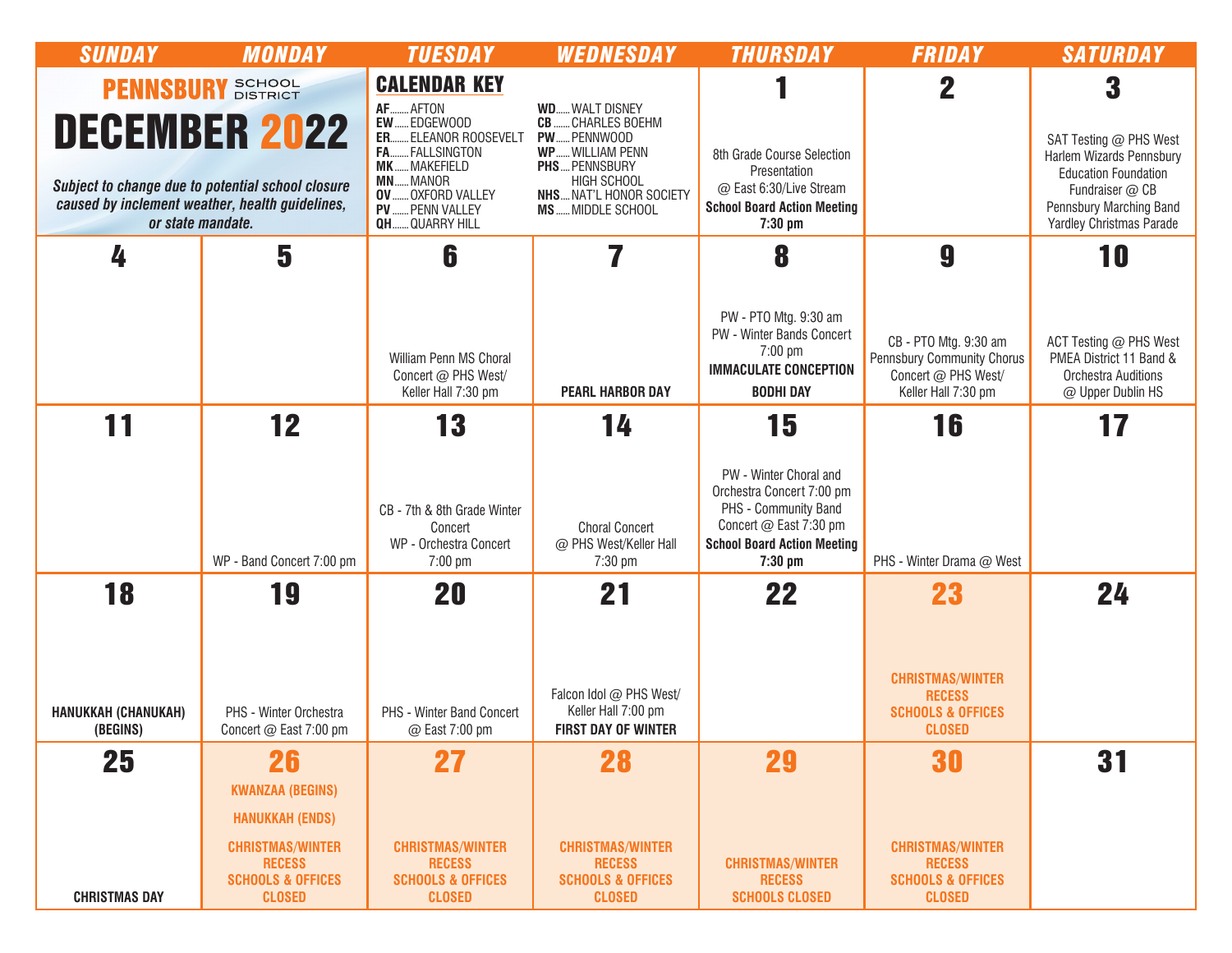| <b>SUNDAY</b>                                                       | <b>MONDAY</b>                                                                                                                                 | <b>TUESDAY</b>                            | <b>WEDNESDAY</b>                                                                                        | <b>THURSDAY</b>                                                                                                                                                                 | <b>FRIDAY</b>                                                                                                             | <b>SATURDAY</b>                                           |
|---------------------------------------------------------------------|-----------------------------------------------------------------------------------------------------------------------------------------------|-------------------------------------------|---------------------------------------------------------------------------------------------------------|---------------------------------------------------------------------------------------------------------------------------------------------------------------------------------|---------------------------------------------------------------------------------------------------------------------------|-----------------------------------------------------------|
|                                                                     | $\mathbf 2$                                                                                                                                   | 3                                         | 4                                                                                                       | 5                                                                                                                                                                               | 6                                                                                                                         |                                                           |
| <b>GANTAN-SAI</b><br><b>KWANZAA (ENDS)</b><br><b>NEW YEAR'S DAY</b> |                                                                                                                                               |                                           |                                                                                                         |                                                                                                                                                                                 | EPIPHANY/<br><b>THREE KING'S DAY</b>                                                                                      | <b>ORTHODOX CHRISTMAS</b><br>(BEGINS)                     |
| 8                                                                   | 9                                                                                                                                             | 10                                        | 11                                                                                                      | 12                                                                                                                                                                              | 13                                                                                                                        | 14                                                        |
|                                                                     | <b>ORTHODOX CHRISTMAS</b><br>(ENDS)                                                                                                           | PHS - PTO Mtg. @ West<br>Rm. G106 9:00 am |                                                                                                         | PW - PTO Mtg. 9:30 am<br>CB - 6th Grade Winter<br>Concert                                                                                                                       |                                                                                                                           |                                                           |
| 15                                                                  | 16                                                                                                                                            | 17                                        | 18                                                                                                      | 19                                                                                                                                                                              | 20                                                                                                                        | 21                                                        |
| <b>MAKAR SANKRANTI</b>                                              | Choral Dept. Concert @<br><b>Carnegie Hall Concert, NYC</b><br><b>MARTIN LUTHER KING DAY</b><br><b>SCHOOLS &amp; OFFICES</b><br><b>CLOSED</b> |                                           | <b>BCMEA Middle School</b><br>Auditions @ East<br>$4:00 - 7:00$ pm                                      | CB - PTO Mtg. (Virtual)<br>6:30 pm<br><b>School Board Action Meeting</b><br>$7:30$ pm                                                                                           | <b>CB</b> - Winter Dance                                                                                                  | <b>BCMEA High School Auditions</b><br>$@$ East            |
| 22                                                                  | 23                                                                                                                                            | 24                                        | 25                                                                                                      | 26                                                                                                                                                                              | 27                                                                                                                        | 28                                                        |
| <b>CHINESE NEW YEAR</b>                                             |                                                                                                                                               |                                           |                                                                                                         | PHS - Best Buddies Talent<br>Show @ West Cave<br>$6:00 - 8:00$ pm<br>PMEA District 11 Orchestra<br>Festival @ Perkiomen Valley<br><b>END OF SECOND</b><br><b>MARKING PERIOD</b> | <b>PMEA District 11 Orchestra</b><br>Festival @ Perkiomen Valley<br><b>GRADING DAY</b><br>(NO STUDENTS)<br>(Tentative)    | PMEA District 11 Orchestra<br>Festival @ Perkiomen Valley |
| 29                                                                  | 30                                                                                                                                            | 31                                        | <b>CALENDAR KEY</b><br>AF AFTON                                                                         | <b>WD WALT DISNEY</b>                                                                                                                                                           | <b>PENNSBURY</b> SCHOOL                                                                                                   |                                                           |
|                                                                     |                                                                                                                                               |                                           | EW EDGEWOOD<br><b>ER ELEANOR ROOSEVELT</b><br>FA FALLSINGTON                                            | <b>CB</b> CHARLES BOEHM<br>PW PENNWOOD<br>WP WILLIAM PENN                                                                                                                       |                                                                                                                           | <b>JANUARY 2023</b>                                       |
|                                                                     |                                                                                                                                               |                                           | <b>MK</b> MAKEFIELD<br><b>MN MANOR</b><br>OV  OXFORD VALLEY<br>PV  PENN VALLEY<br><b>QH QUARRY HILL</b> | <b>PHS</b> PENNSBURY<br><b>HIGH SCHOOL</b><br><b>NHS NAT'L HONOR SOCIETY</b><br>MS MIDDLE SCHOOL                                                                                | Subject to change due to potential school closure<br>caused by inclement weather, health guidelines,<br>or state mandate. |                                                           |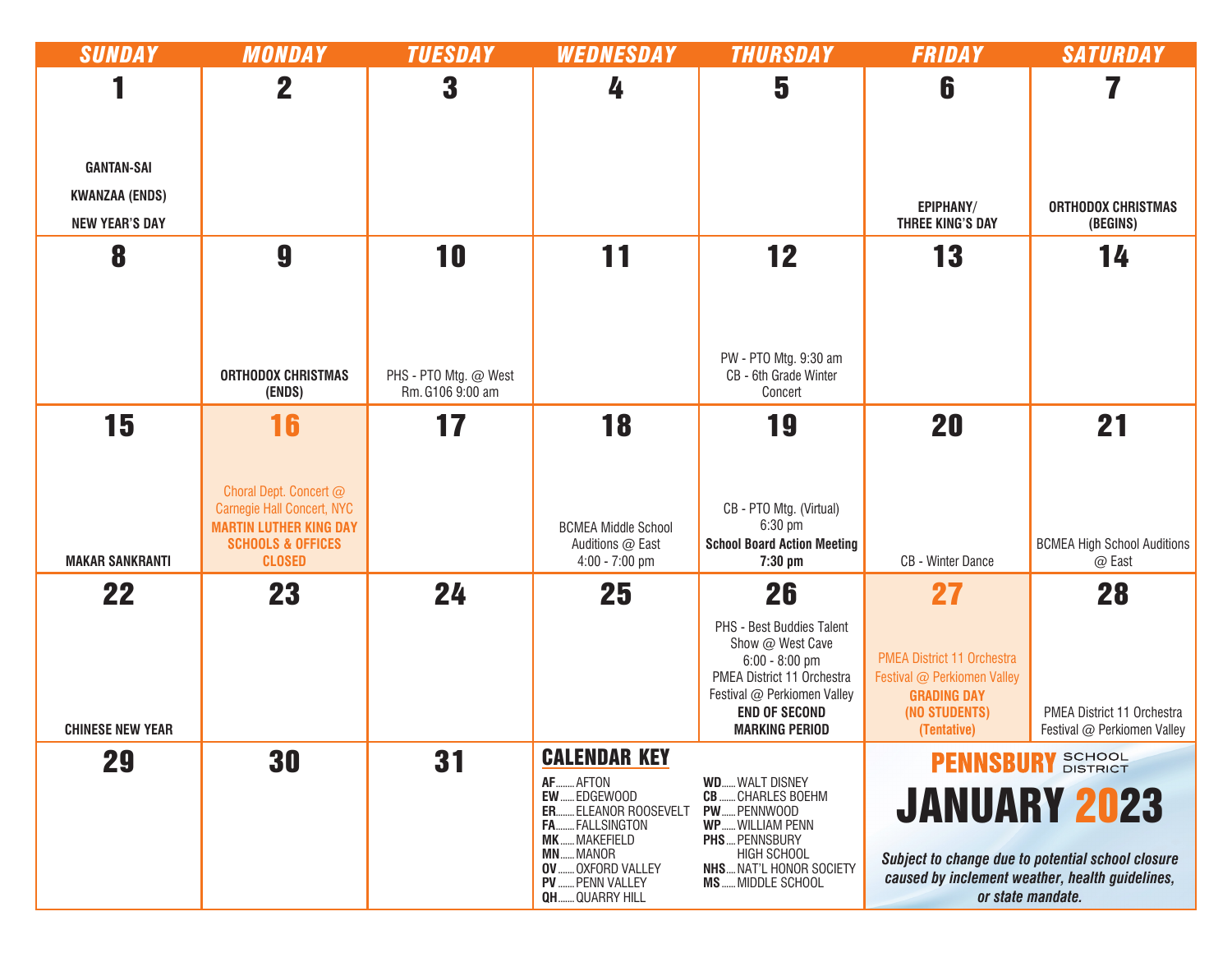| <b>SUNDAY</b>                                                        | <b>MONDAY</b>                                                           | <b>TUESDAY</b>                                                      | <b>WEDNESDAY</b>                                                                                          | <b>THURSDAY</b>                                                                                                                    | <b>FRIDAY</b>                                                                                                                                                                                                               | <b>SATURDAY</b>                                                                                                                                                          |
|----------------------------------------------------------------------|-------------------------------------------------------------------------|---------------------------------------------------------------------|-----------------------------------------------------------------------------------------------------------|------------------------------------------------------------------------------------------------------------------------------------|-----------------------------------------------------------------------------------------------------------------------------------------------------------------------------------------------------------------------------|--------------------------------------------------------------------------------------------------------------------------------------------------------------------------|
| <b>PENNSBURY</b>                                                     | SCHOOL<br>DISTRICT                                                      |                                                                     |                                                                                                           | 2                                                                                                                                  | 3                                                                                                                                                                                                                           | 4                                                                                                                                                                        |
|                                                                      | <b>FEBRUARY 2023</b>                                                    |                                                                     |                                                                                                           |                                                                                                                                    |                                                                                                                                                                                                                             |                                                                                                                                                                          |
| caused by inclement weather, health guidelines,<br>or state mandate. | Subject to change due to potential school closure                       | <b>NATIONAL AFRICAN</b><br><b>AMERICAN HISTORY</b><br><b>MONTH</b>  |                                                                                                           | <b>GROUNDHOG DAY</b>                                                                                                               | PHS - Falcon Invitational<br>Speech & Debate @ East &<br>West<br>WP - Semi-Formal                                                                                                                                           | PHS - Falcon Invitational<br>Speech & Debate @ East &<br>West                                                                                                            |
| 5                                                                    | 6                                                                       |                                                                     | 8                                                                                                         | 9                                                                                                                                  | 10                                                                                                                                                                                                                          | 11                                                                                                                                                                       |
|                                                                      | <b>TU B'SHEVAT</b><br><b>NATIONAL SCHOOL</b><br><b>COUNSELING WEEK</b>  |                                                                     |                                                                                                           | PW - PTO Mtg. 9:30 am<br>PMEA District 11 Band<br>Festival @ CB South                                                              | CB - PTO Mtg. 9:30 am<br>PMEA District 11 Band<br>Festival @ CB South                                                                                                                                                       | ACT Testing @ PHS West<br>PMEA District 11 Band<br>Festival @ CB South                                                                                                   |
| 12                                                                   | 13                                                                      | 14                                                                  | 15                                                                                                        | 16                                                                                                                                 | 17<br>Annual Musical @ PHS East                                                                                                                                                                                             | 18                                                                                                                                                                       |
|                                                                      |                                                                         | PHS - PTO Mtg. @ West<br>Rm. G106 9:00 am<br><b>VALENTINE'S DAY</b> |                                                                                                           | <b>School Board Action Meeting</b><br>7:30 pm                                                                                      | Auditorium 7:30 pm<br><b>EARLY DISMISSAL</b><br><b>ALL STUDENTS</b><br>PHS DISMISSAL: 10:15 am<br>MS DISMISSAL: 11:00 am<br>ELEM DISMISSAL: 11:50 am                                                                        | Annual Musical @ PHS East<br>Auditorium 7:30 pm<br><b>LAILAT AL MIRAJ/</b><br><b>SHAB-E-MIRAJ</b><br><b>MAHA SHIVARATRI</b>                                              |
| 19                                                                   | 20                                                                      | 21                                                                  | 22                                                                                                        | 23                                                                                                                                 | 24                                                                                                                                                                                                                          | 25                                                                                                                                                                       |
| Annual Musical @ PHS East<br>Auditorium 7:30 pm                      | <b>PRESIDENTS' DAY</b><br><b>SCHOOLS &amp; OFFICES</b><br><b>CLOSED</b> |                                                                     | <b>ACDA National Honor</b><br>Choirs - Cincinnati, OH<br><b>BEGINNING OF LENT</b><br><b>ASH WEDNESDAY</b> | Back to School Night:<br>PHS (Gr. 9-12) Second<br>Semester<br><b>ACDA National Honor</b><br>Choirs - Cincinnati, OH                | <b>ACDA National Honor</b><br>Choirs - Cincinnati, OH                                                                                                                                                                       | <b>ACDA National Honor</b><br>Choirs - Cincinnati, OH                                                                                                                    |
| 26                                                                   | 27                                                                      | 28                                                                  |                                                                                                           | <b>SCHOOL WATCH</b><br><b>HOTLINE</b><br>Keep Schools Safe<br><b>Report Potential</b><br>Problems<br>Anonymously<br>1-877-888-7140 | <b>CALENDAR KEY</b><br>AF AFTON<br>EW EDGEWOOD<br><b>ER ELEANOR ROOSEVELT</b><br><b>FA FALLSINGTON</b><br>MK MAKEFIELD<br><b>MN MANOR</b><br>OXFORD VALLEY<br>$0V_{\cdot\cdot}$<br>PV  PENN VALLEY<br><b>QH QUARRY HILL</b> | WD WALT DISNEY<br><b>CB</b> CHARLES BOEHM<br>PW PENNWOOD<br>WP WILLIAM PENN<br>PHS PENNSBURY<br><b>HIGH SCHOOL</b><br><b>NHS NAT'L HONOR SOCIETY</b><br>MS MIDDLE SCHOOL |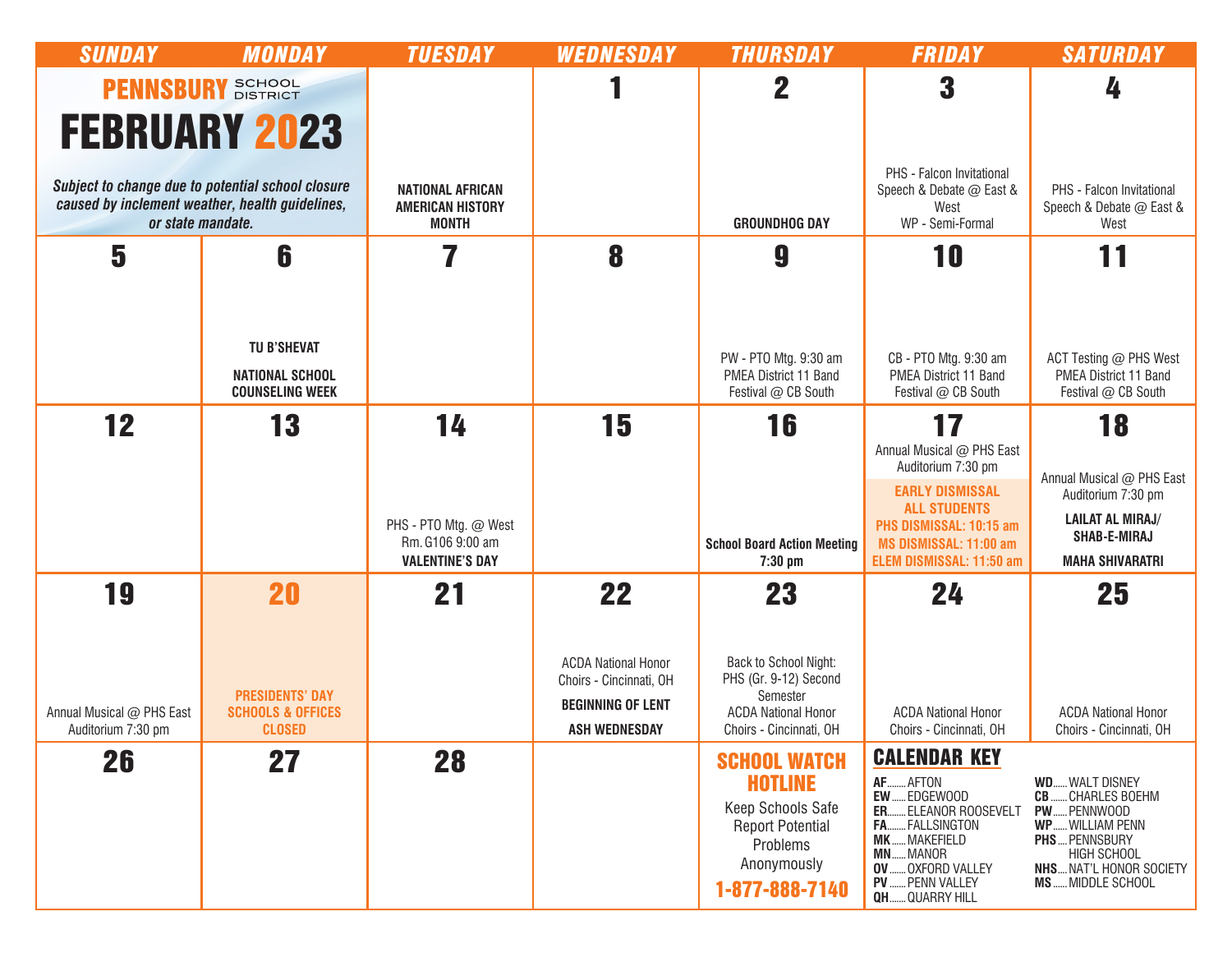| <b>SUNDAY</b>                                                                                                                                  | <b>MONDAY</b>                                         | <b>TUESDAY</b>                                                                                    | <b>WEDNESDAY</b>                                                                                                                                       | <b>THURSDAY</b>                                                                                                            | <b>FRIDAY</b>                                                                                                                       | <b>SATURDAY</b>                                                                                                                                                                |
|------------------------------------------------------------------------------------------------------------------------------------------------|-------------------------------------------------------|---------------------------------------------------------------------------------------------------|--------------------------------------------------------------------------------------------------------------------------------------------------------|----------------------------------------------------------------------------------------------------------------------------|-------------------------------------------------------------------------------------------------------------------------------------|--------------------------------------------------------------------------------------------------------------------------------------------------------------------------------|
| <b>PENNSBURY</b>                                                                                                                               | <b>SCHOOL</b><br><b>DISTRICT</b>                      |                                                                                                   |                                                                                                                                                        | $\mathbf 2$                                                                                                                | 3                                                                                                                                   | 4                                                                                                                                                                              |
| <b>MARCH 2023</b><br>Subject to change due to potential school closure<br>caused by inclement weather, health guidelines,<br>or state mandate. |                                                       | <b>MUSIC IN OUR SCHOOLS &amp;</b><br>YOUTH ART MONTH<br><b>AMERICAN RED CROSS</b><br><b>MONTH</b> | PHS - 11th Grade<br>Post-Secondary Planning<br>@ East Auditorium/<br>Live Stream 7:00 pm                                                               | <b>NEA'S READ ACROSS</b><br><b>AMERICA</b>                                                                                 | PHS - Junior Prom<br>Pennsbury Middle School<br>Honors Band & Orchestra<br>Festival @ PHS East<br><b>HINAMATSURI</b>                | Pennsbury Middle School<br>Honors Band & Orchestra<br>Festival @ PHS East                                                                                                      |
| 5                                                                                                                                              | 6<br><b>TA'ANIT ESTHER</b><br><b>NATIONAL FOREIGN</b> | 7<br><b>PURIM</b>                                                                                 | 8<br><b>Broadway Night Concert</b><br>(TC & CC) @ PHS West/<br>Keller Hall 7:30 pm<br><b>HOLI</b><br><b>SHUSHAN PURIUM</b><br><b>LAILAT AL BARA'A/</b> | 9<br>PW - PTO Mtg. 9:30 am<br>PMEA Region VI Orchestra                                                                     | 10<br>PW - Musical<br>PMEA Region VI Orchestra                                                                                      | 11<br>PW - Musical<br>SAT Testing @ PHS West<br>PMEA Region VI Orchestra<br>Festival @ TBD<br><b>Elementary Choral Festival</b><br>@ PHS West/Keller Hall<br>9:00 am - 3:00 pm |
| 12                                                                                                                                             | <b>LANGUAGE WEEK</b><br>13                            | HOLI<br>14                                                                                        | <b>SHAB-E-BARAT</b><br>15                                                                                                                              | Festival @ TBD<br>16                                                                                                       | Festival @ TBD<br>17                                                                                                                | $(2:30$ concert)<br>18                                                                                                                                                         |
| <b>DAYLIGHT SAVINGS TIME</b><br>(Advance 1 Hour)                                                                                               |                                                       | PHS - PTO Mtg. @ West<br>6:30 pm (Virtual)                                                        |                                                                                                                                                        | CB - PTO Mtg. (Virtual)<br>6:30 pm<br><b>BCMEA Festival - MS &amp; HS</b><br><b>School Board Action Meeting</b><br>7:30 pm | <b>BCMEA Festival - MS &amp; HS</b><br><b>ST. PATRICK'S DAY</b>                                                                     | <b>BCMEA Festival - MS &amp; HS</b>                                                                                                                                            |
| 19                                                                                                                                             | 20<br><b>FIRST DAY OF SPRING</b>                      | 21                                                                                                | 22<br><b>BEGINNING OF RAMADAN</b>                                                                                                                      | 23<br>PMEA Region VI Band Festival<br>$@$ TBD                                                                              | 24<br>CB - Musical<br>PW - Spring Social<br><b>PMEA Region VI Band Festival</b><br>$@$ TBD                                          | 25<br>CB - Musical<br>PMEA Region VI Band Festival<br>$@$ TBD                                                                                                                  |
| 26                                                                                                                                             | 27                                                    | 28<br>44th Pennsbury Jazz Festival<br>@ PHS East                                                  | 29<br>PHS - College Fair<br>@ East Gym<br><b>Chamber Choir Festival</b><br>@ PHS West/Keller Hall<br>$7:00 \text{ pm}$                                 | 30<br><b>RAMANAVAMI</b>                                                                                                    | 31<br>10th Annual Pennsbury Elem.<br>Honors Band & Orchestra<br>Festival @ PHS East<br><b>END OF THIRD</b><br><b>MARKING PERIOD</b> | <b>SCHOOL WATCH</b><br><b>HOTLINE</b><br>Keep Schools Safe<br><b>Report Potential</b><br>Problems<br>Anonymously<br>1-877-888-7140                                             |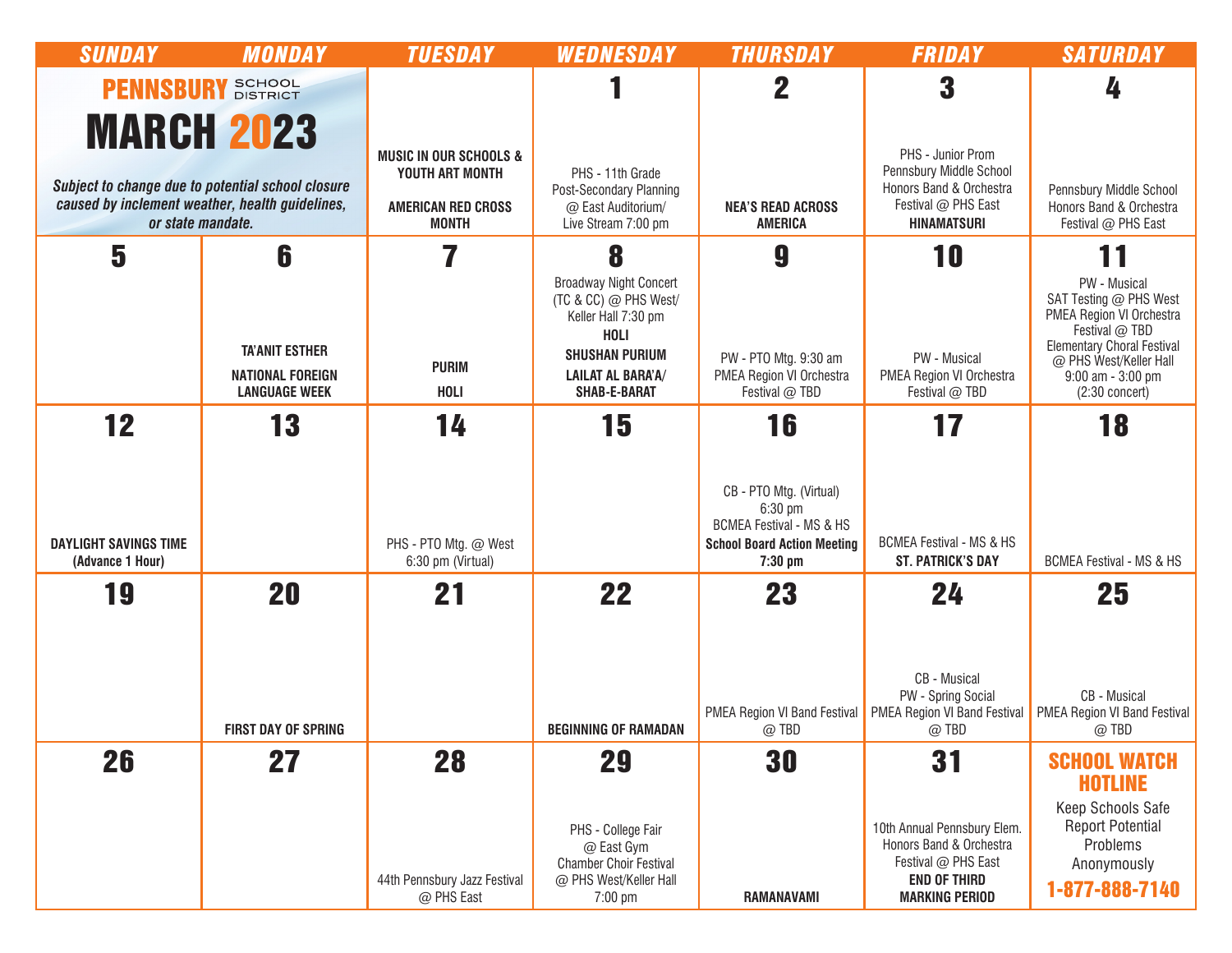| <b>SUNDAY</b>                                                                                                                                                      | <b>MONDAY</b>                                                                                   | <b>TUESDAY</b>                                                                                                                                                                                               | <b>WEDNESDAY</b>                                                                                                                                                         | <b>THURSDAY</b>                                                                                                                                      | <b>FRIDAY</b>                                                                                                                | <b>SATURDAY</b>                                                                                            |
|--------------------------------------------------------------------------------------------------------------------------------------------------------------------|-------------------------------------------------------------------------------------------------|--------------------------------------------------------------------------------------------------------------------------------------------------------------------------------------------------------------|--------------------------------------------------------------------------------------------------------------------------------------------------------------------------|------------------------------------------------------------------------------------------------------------------------------------------------------|------------------------------------------------------------------------------------------------------------------------------|------------------------------------------------------------------------------------------------------------|
| <b>PENNSBURY</b><br><b>APRIL 2023</b><br>Subject to change due to potential school closure<br>caused by inclement weather, health guidelines,<br>or state mandate. | SCHOOL<br><b>DISTRICT</b>                                                                       | <b>CALENDAR KEY</b><br>AFAFTON<br>EWEDGEWOOD<br>.ELEANOR ROOSEVELT<br>ER.<br>FALLSINGTON<br>FA<br><b>MK MAKEFIELD</b><br><b>MN MANOR</b><br>OXFORD VALLEY<br>OV.<br>PV  PENN VALLEY<br><b>QH QUARRY HILL</b> | <b>WD WALT DISNEY</b><br><b>CB</b> CHARLES BOEHM<br>PW PENNWOOD<br>WP WILLIAM PENN<br>PHS PENNSBURY<br>HIGH SCHOOL<br><b>NHS NAT'L HONOR SOCIETY</b><br>MS MIDDLE SCHOOL | <b>SCHOOL WATCH</b><br><b>HOTLINE</b><br>Keep Schools Safe<br><b>Report Potential</b><br>Problems<br>Anonymously<br>1-877-888-7140                   | <b>SCHOOL LIBRARY MONTH</b>                                                                                                  | ACT Testing @ PHS West<br>10th Annual Pennsbury Elem.<br>Honors Band & Orchestra<br>Festival @ PHS East    |
| $\overline{2}$                                                                                                                                                     | 3                                                                                               | 4                                                                                                                                                                                                            | 5                                                                                                                                                                        | 6                                                                                                                                                    |                                                                                                                              | 8                                                                                                          |
| <b>PALM SUNDAY</b><br><b>INTERNATIONAL CHILDREN'S</b><br><b>BOOK DAY</b>                                                                                           | <b>GRADING DAY</b><br>(NO STUDENTS)<br>(Tentative)                                              |                                                                                                                                                                                                              | <b>PASSOVER (PESACH)</b><br>(BEGINS)                                                                                                                                     | <b>EASTER/PASSOVER</b><br><b>SPRING RECESS</b><br><b>SCHOOLS CLOSED</b>                                                                              | <b>GOOD FRIDAY</b><br><b>EASTER/PASSOVER</b><br><b>SPRING RECESS</b><br><b>SCHOOLS &amp; OFFICES</b><br><b>CLOSED</b>        |                                                                                                            |
| 9                                                                                                                                                                  | 10                                                                                              | 11                                                                                                                                                                                                           | 12                                                                                                                                                                       | 13                                                                                                                                                   | 14                                                                                                                           | 15                                                                                                         |
| <b>EASTER</b>                                                                                                                                                      | <b>EASTER/PASSOVER</b><br><b>SPRING RECESS</b><br><b>SCHOOLS &amp; OFFICES</b><br><b>CLOSED</b> |                                                                                                                                                                                                              | PW - Orchestra Concert<br>$7:00 \text{ pm}$                                                                                                                              | PW - PTO Mtg. 9:30 am<br>PW - Spring Choral &<br>Orchestra Concert<br>7:00 pm<br><b>PASSOVER (PESACH)</b><br>(ENDS)                                  | CB - PTO Mtg. 9:30 am<br>CB - Spring Dance<br>WP - Spring Musical<br>$7:00 - 9:00$ pm<br><b>ORTHODOX GOOD FRIDAY</b>         | WP - Spring Musical<br>$2:00 - 4:00$ pm &<br>$6:00 - 8:00$ pm<br>PHS - Sports Nite<br><b>HOLY SATURDAY</b> |
| 16                                                                                                                                                                 | 17                                                                                              | 18<br>PHS - PTO Mtg. @ West<br>Rm. G106 9:00 am<br>CB - Spring Band & Orchestra                                                                                                                              | 19<br>PW - Spring Band Concert<br>$7:00 \text{ pm}$<br>PMEA All-State Festival &                                                                                         | 20<br>PMEA All-State Festival & Conference<br><b>Chamber Choir Concert Tour</b><br>to Kansas City<br><b>School Board Action Meeting</b><br>$7:30$ pm | 21<br>PMEA All-State Festival & Conf.<br><b>Chamber Choir Concert Tour</b><br>to Kansas City<br>EID AL-FITR (END OF RAMADAN) | 22<br>PMEA All-State Festival &<br>Conference                                                              |
| <b>ORTHODOX EASTER</b><br><b>NATIONAL VOLUNTEER</b><br><b>WEEK</b>                                                                                                 |                                                                                                 | Concert<br>YOM HASHOAH (HOLOCAUST<br><b>REMEMBRANCE DAY)</b>                                                                                                                                                 | Conference<br><b>Chamber Choir Concert Tour</b><br>to Kansas City                                                                                                        | <b>PARENT/TEACHER</b><br><b>CONFERENCES 1/2 DAY</b><br><b>STUDENTS K-5</b>                                                                           | <b>PARENT/TEACHER</b><br><b>CONFERENCES -</b><br><b>NO SCHOOL STUDENTS K-5</b>                                               | <b>Chamber Choir Concert Tour</b><br>to Kansas City<br><b>EARTH DAY</b>                                    |
| 23                                                                                                                                                                 | 24                                                                                              | 25                                                                                                                                                                                                           | 26                                                                                                                                                                       | 27                                                                                                                                                   | 28                                                                                                                           | 29                                                                                                         |
| <b>Chamber Choir Concert Tour</b><br>to Kansas City<br>30                                                                                                          | NATIONAL LIBRARY WEEK<br><b>ADMINISTRATIVE</b><br><b>PROFESSIONALS WEEK</b>                     | PHS - NHS Induction @ East<br>Auditorium 7:00 pm                                                                                                                                                             | PHS - Concert "The Big Sing<br>XV" (All Choirs) @ Princeton<br>University Chapel 7:30 pm<br>YOM HA'ATZMAUT<br><b>ADMINISTRATIVE</b><br>PROFESSIONALS DAY                 | 1st Annual Pennsbury Band<br>& Orchestra Adjudication<br>@ PHS East                                                                                  | PHS - Spring Drama @ West                                                                                                    | PHS - Spring Drama @ West                                                                                  |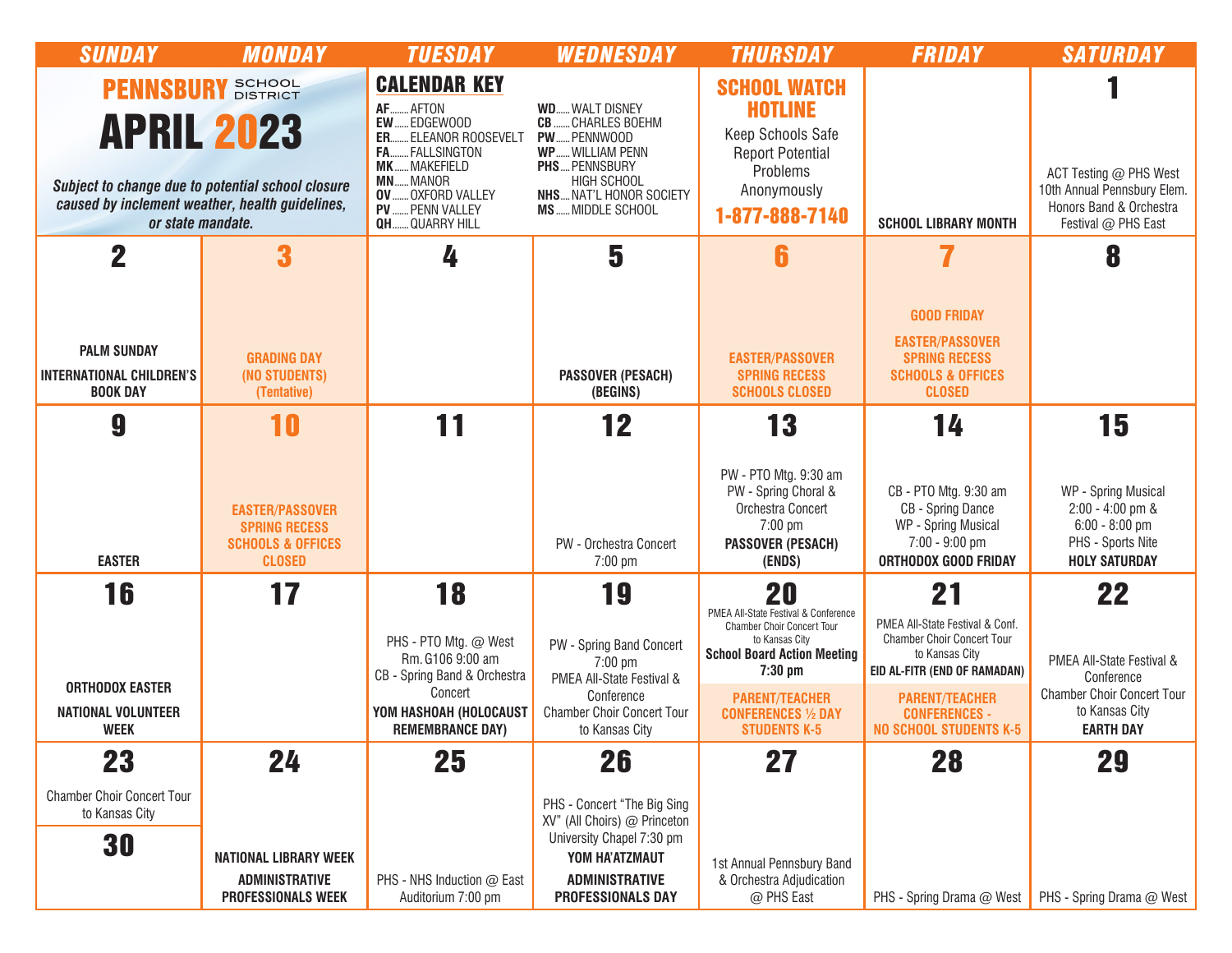| <b>SUNDAY</b>                                                                       | <b>MONDAY</b>                                                                                                                              | <b>TUESDAY</b>                                                                                                                     | <b>WEDNESDAY</b>                                                                                                                                      | <b>THURSDAY</b>                                                                                              | <b>FRIDAY</b>                                                                                                                                                     | <b>SATURDAY</b>                                        |
|-------------------------------------------------------------------------------------|--------------------------------------------------------------------------------------------------------------------------------------------|------------------------------------------------------------------------------------------------------------------------------------|-------------------------------------------------------------------------------------------------------------------------------------------------------|--------------------------------------------------------------------------------------------------------------|-------------------------------------------------------------------------------------------------------------------------------------------------------------------|--------------------------------------------------------|
|                                                                                     |                                                                                                                                            | $\mathbf 2$                                                                                                                        | 3                                                                                                                                                     | 4                                                                                                            | 5                                                                                                                                                                 | 6                                                      |
|                                                                                     |                                                                                                                                            |                                                                                                                                    |                                                                                                                                                       |                                                                                                              |                                                                                                                                                                   |                                                        |
| <b>NATIONAL PHYSICAL</b><br><b>FITNESS AND SPORTS</b><br><b>MONTH</b>               | <b>NATIONAL MUSIC WEEK</b>                                                                                                                 | WP - 5th Grade Parent<br>Orientation Night 7:00 pm<br>District Art Show @ PHS East<br>$6:00 - 8:00$ pm                             | District Art Show @ PHS East<br>$6:00 - 8:00$ pm                                                                                                      | District Art Show @ PHS East<br>$6:00 - 8:00$ pm                                                             | PHS - Freshman Dance<br>@ West Falcon Gym<br><b>CINCO DE MAYO</b>                                                                                                 | SAT Testing @ PHS West                                 |
|                                                                                     | 8                                                                                                                                          | 9                                                                                                                                  | 10                                                                                                                                                    | 11                                                                                                           | 12                                                                                                                                                                | 13                                                     |
|                                                                                     | 9th Annual Pennsbury<br>Orchestra Showcase MS & HS<br>7:00 pm<br><b>TEACHER APPRECIATION</b><br><b>WEEK</b>                                | PHS - PTO Mtg. @ West<br>Rm. G106 9:00 am<br>13th Annual Pennsbury Band<br>Showcase MS & HS 7:00 pm<br><b>NATIONAL TEACHER DAY</b> | WP - Band Concert 7:00 pm<br><b>NATIONAL SCHOOL</b><br><b>NURSE DAY</b>                                                                               | PW - PTO Mtg. 9:30 am<br><b>CB - Spring Choral Concert</b><br>Pennsbury Community Band<br>@ PHS East 7:30 pm | CB - PTO Mtg. 9:30 am<br>CB - Mini-THON<br>ER - Field Day<br>PHS - Best Buddies Luau/<br>Social @ West Orange Gym<br>PW - After School Social<br>$3:00 - 5:00$ pm | PHS - Dessert Theater<br>@ West 6:30 pm                |
| 14                                                                                  | 15                                                                                                                                         | 16                                                                                                                                 | 17                                                                                                                                                    | 18                                                                                                           | 19                                                                                                                                                                | 20                                                     |
|                                                                                     | WP - Orchestra Concert<br>$7:00 \text{ pm}$<br>6th Grade Choral Festival<br>(During School Day)<br>@ PHS West/Keller Hall                  | <b>TEACHER WORKSHOP</b><br><b>PRIMARY ELECTION DAY</b><br><b>SCHOOLS CLOSED</b>                                                    | Concert (9th & MS Honor<br>Choir) @ PHS West/<br>Keller Hall 7:30 pm                                                                                  | CB - 5th to 6th Orientation<br><b>School Board Action Meeting</b><br>$7:30$ pm                               | PHS - Blood Drive @ West<br>Orange Gym<br>55th Jazz at Pennsbury<br>@ PHS East 7:00 pm                                                                            | PHS - Food Truck Festival<br>@ East 11:00 am - 2:00 pm |
| 21                                                                                  | 22                                                                                                                                         | 23                                                                                                                                 | 24                                                                                                                                                    | 25                                                                                                           | 26                                                                                                                                                                | 27                                                     |
|                                                                                     | PW - 5th Grade Parent Night<br>$6:00 - 7:00$ pm                                                                                            | CB - NJHS Induction<br>WP - MS Choral Concert<br>@ PHS West/Keller Hall<br>7:30 pm                                                 | PHS - 9th - 11th Awards<br>@ West/Keller Hall 7:00 pm                                                                                                 | WP - Field Day<br>PW - NJHS Induction<br>7:00 pm<br><b>SHAVUOT (BEGINS)</b>                                  | PHS - Wall of Honor @ West<br><b>ELEM &amp; MIDDLE SCHOOL</b><br><b>TEACHER PROF. 1/2 DAY</b><br>MS DISMISSAL: 10:45 am<br>ELEM DISMISSAL: 11:50 am               | <b>SHAVUOT (ENDS)</b>                                  |
| 28                                                                                  | 29                                                                                                                                         | 30                                                                                                                                 | 31                                                                                                                                                    | <b>SCHOOL WATCH</b>                                                                                          | <b>PENNSBURY</b>                                                                                                                                                  | SCHOOL<br>DISTRICT                                     |
| Pennsbury Marching Band<br>@ Fallsington Memorial Day<br>Parade<br><b>PENTECOST</b> | <b>Pennsbury Marching Band</b><br>@ Yardley Memorial Day<br>Parade<br><b>MEMORIAL DAY</b><br><b>SCHOOLS &amp; OFFICES</b><br><b>CLOSED</b> | PHS - Senior Academic<br>Awards @ West/Keller Hall<br>$7:00$ pm                                                                    | WP - NJHS Induction<br>PHS - Instrumental Music<br><b>Booster Banquet</b><br>Annual POPS! Concert<br>(CH, TC & CC) @ PHS West/<br>Keller Hall 7:30 pm | <b>HOTLINE</b><br>Keep Schools Safe<br><b>Report Potential</b><br>Problems<br>Anonymously<br>1-877-888-7140  | Subject to change due to potential school closure<br>caused by inclement weather, health guidelines,<br>or state mandate.                                         | <b>MAY 2023</b>                                        |